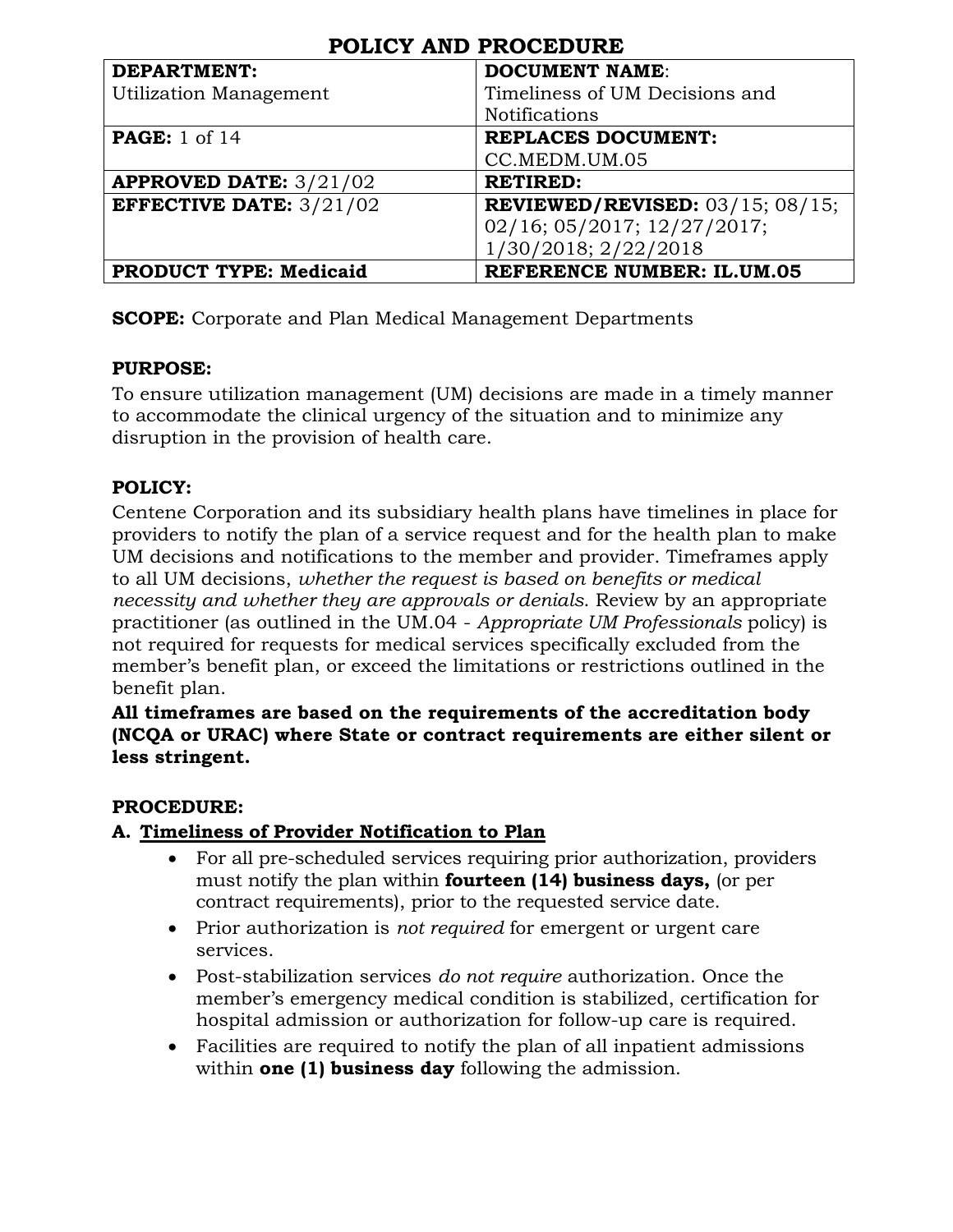| <b>DEPARTMENT:</b>               | <b>DOCUMENT NAME:</b>                        |
|----------------------------------|----------------------------------------------|
| <b>Utilization Management</b>    | Timeliness of UM Decisions and               |
|                                  | <b>Notifications</b>                         |
| <b>PAGE:</b> 2 of 14             | <b>REPLACES DOCUMENT:</b>                    |
|                                  | CC.MEDM.UM.05                                |
| <b>APPROVED DATE:</b> $3/21/02$  | <b>RETIRED:</b>                              |
| <b>EFFECTIVE DATE:</b> $3/21/02$ | <b>REVIEWED/REVISED:</b> $03/15$ ; $08/15$ ; |
|                                  | 02/16; 05/2017; 12/27/2017;                  |
|                                  | 1/30/2018; 2/22/2018                         |
| <b>PRODUCT TYPE: Medicaid</b>    | <b>REFERENCE NUMBER: IL.UM.05</b>            |

- Requests for prior authorization involving genetic testing or outpatient testing for drugs of abuse will be accepted up to five (5) business days after specimen collection. (See *CP.MP.89 – Genetic Testing* and *CP.MP.50 Outpatient Testing for Drugs of Abuse*.)
- **B. Timeliness of UM Decision Making and Notifications All time-frames** are maximum time-frames; UM decisions should be made as expeditiously as the member's health condition requires.
	- **1. Non-urgent, Pre-service Decisions** (standard service prior authorization):
		- a. Determinations for non-urgent, pre-service prior authorization requests are made within **four (4) days** of receipt of the request.
		- b. Time of receipt is when the request is made to the plan according to the plan's filing procedures, regardless of whether the plan has all the information necessary to make the decision *and whether the plan is open for business on the date the request is received*. The date/time of receipt is documented for all requests.
		- c. If the plan is unable to make a decision due to matters beyond its control, it may extend the decision time-frame once, for up to an additional **four (4) days.** 
			- Within four (4) days of the original request, the member or member's authorized representative is notified of the extension, the specific information that is needed, and the expected date the determination will be made.
		- d. If a determination cannot be made due to lack of necessary information, the UM designee makes at least two (2) documented attempts to obtain the additional information within the original four (4) day timeframe.
			- If there is no response or continued lack of necessary information, a determination is made based on the available information.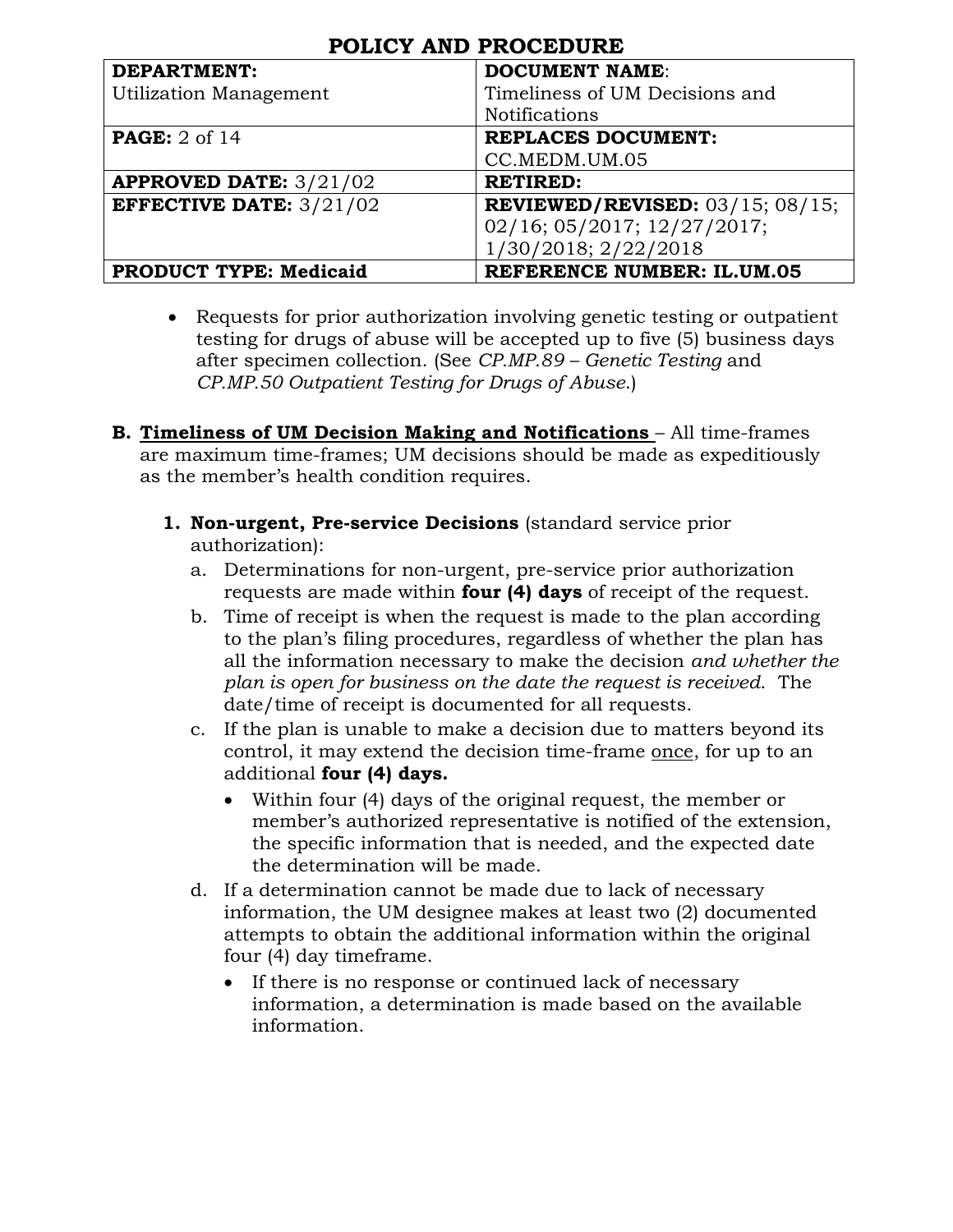| <b>DEPARTMENT:</b>               | <b>DOCUMENT NAME:</b>                        |
|----------------------------------|----------------------------------------------|
| <b>Utilization Management</b>    | Timeliness of UM Decisions and               |
|                                  | <b>Notifications</b>                         |
| <b>PAGE:</b> 3 of 14             | <b>REPLACES DOCUMENT:</b>                    |
|                                  | CC.MEDM.UM.05                                |
| <b>APPROVED DATE:</b> $3/21/02$  | <b>RETIRED:</b>                              |
| <b>EFFECTIVE DATE:</b> $3/21/02$ | <b>REVIEWED/REVISED:</b> $03/15$ ; $08/15$ ; |
|                                  | 02/16; 05/2017; 12/27/2017;                  |
|                                  | 1/30/2018; 2/22/2018                         |
| <b>PRODUCT TYPE: Medicaid</b>    | <b>REFERENCE NUMBER: IL.UM.05</b>            |

- o Reasonable attempts are made in all cases to obtain complete clinical information. Administrative denials for lack of clinical information are not issued for any requests where insufficient information has been received if at minimum, a diagnosis is included with the request. For denials due to insufficient clinical information, the decision is a medical necessity decision and the denial notice must describe the specific information needed to make the decision (e.g. lab values, current nursing notes, etc.).
- The member (or member's representative) and/or the requesting practitioner is notified of the denial within four (4) days of the original request.
- The appeal process may be initiated at this time if desired.
- The medical director and/or case manager documents all relevant information related to the clinical decision in the clinical documentation system.
- e. If the request for authorization is *approved*, the case manager or designee notifies the requesting provider of the approval by telephone, fax, or email within **one (1) business day** after the decision is made, not to exceed the original four (4) day determination period.
	- When notifying by telephone, the medical director and/or case manager documents the date and time of the notification as well as who was notified of the decision, in the clinical documentation system.
	- Members may also be notified of authorization approvals as mandated by state contract requirement or business needs.
	- When verbally notifying a provider of an approval, staff will give the authorization number, authorization dates, and number of units and must recite the "disclaimer".
	- Following is the "disclaimer: *"Authorization is not a guarantee of benefits or payment. Payment of benefits is subject to any subsequent review of medical information or records, patient's*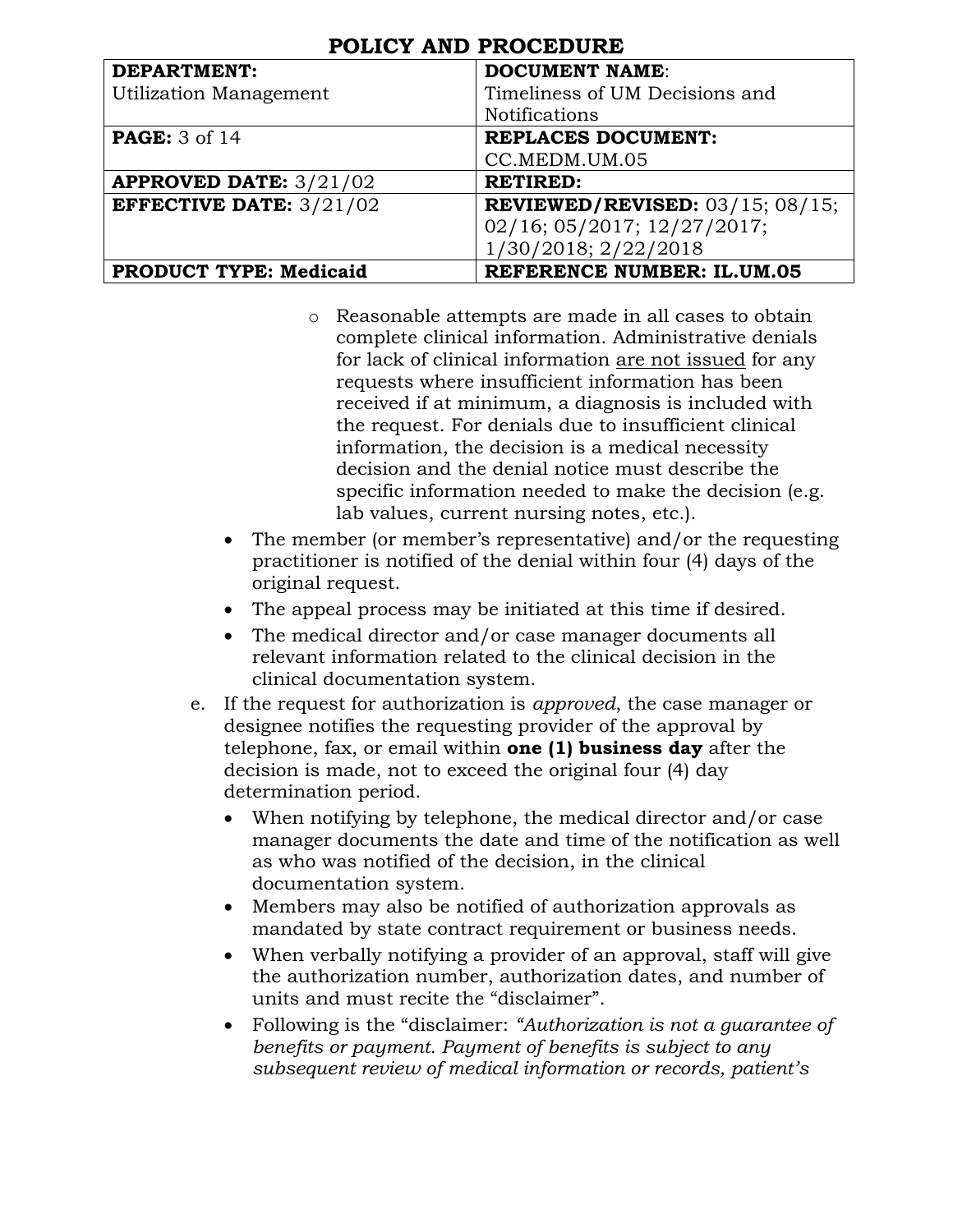| <b>DEPARTMENT:</b>               | <b>DOCUMENT NAME:</b>                 |
|----------------------------------|---------------------------------------|
| Utilization Management           | Timeliness of UM Decisions and        |
|                                  | <b>Notifications</b>                  |
| <b>PAGE:</b> 4 of 14             | <b>REPLACES DOCUMENT:</b>             |
|                                  | CC.MEDM.UM.05                         |
| <b>APPROVED DATE:</b> $3/21/02$  | <b>RETIRED:</b>                       |
| <b>EFFECTIVE DATE:</b> $3/21/02$ | REVIEWED/REVISED: $03/15$ ; $08/15$ ; |
|                                  | 02/16; 05/2017; 12/27/2017;           |
|                                  | 1/30/2018; 2/22/2018                  |
| <b>PRODUCT TYPE: Medicaid</b>    | <b>REFERENCE NUMBER: IL.UM.05</b>     |

*eligibility on the date the service is rendered and any other contractual provisions of the plan."*

- f. If the determination results in a *denial*, reduction or termination of coverage, the medical director or designee notifies the provider orally within **one (1) business day** after the decision is made.
	- A written or electronic notice of the decision, including reason, right to a peer-to-peer discussion, right to appeal and the appeal process, is issued to the treating practitioner, PCP, facility and member within three (3) calendar days of the verbal notification, not to exceed the original four (4) day determination period.
		- o **Note**: Notification is sent to the member's PCP if the treating

 practitioner cannot be identified, or per state contract guidelines.

#### **2. Urgent Pre-service Decisions** (Expedited Prior Authorization):

- a. Determinations for urgent pre-service care are issued within **48 hours** of receiving the request for service.
- b. Time of receipt is when the request is made to the plan according to the plan's filing procedures, regardless of whether the plan has all the information necessary to make the decision. The date/time of receipt is documented for all requests.
- c. If additional information is necessary prior to issuing a determination, a one-time extension of up to 48 hours may be implemented.
	- Within 24 hours of receipt of the request, the plan notifies the member (or the member's authorized representative) and/or requesting provider of the need for an extension and the specific information necessary to make the decision. A specified time frame for submission of the additional information, of at least 48 hours, must be given.
	- The plan makes a decision within 48 hrs of receiving the additional information (even if the information is incomplete) or within 48 hrs of the end of the specified period given to supply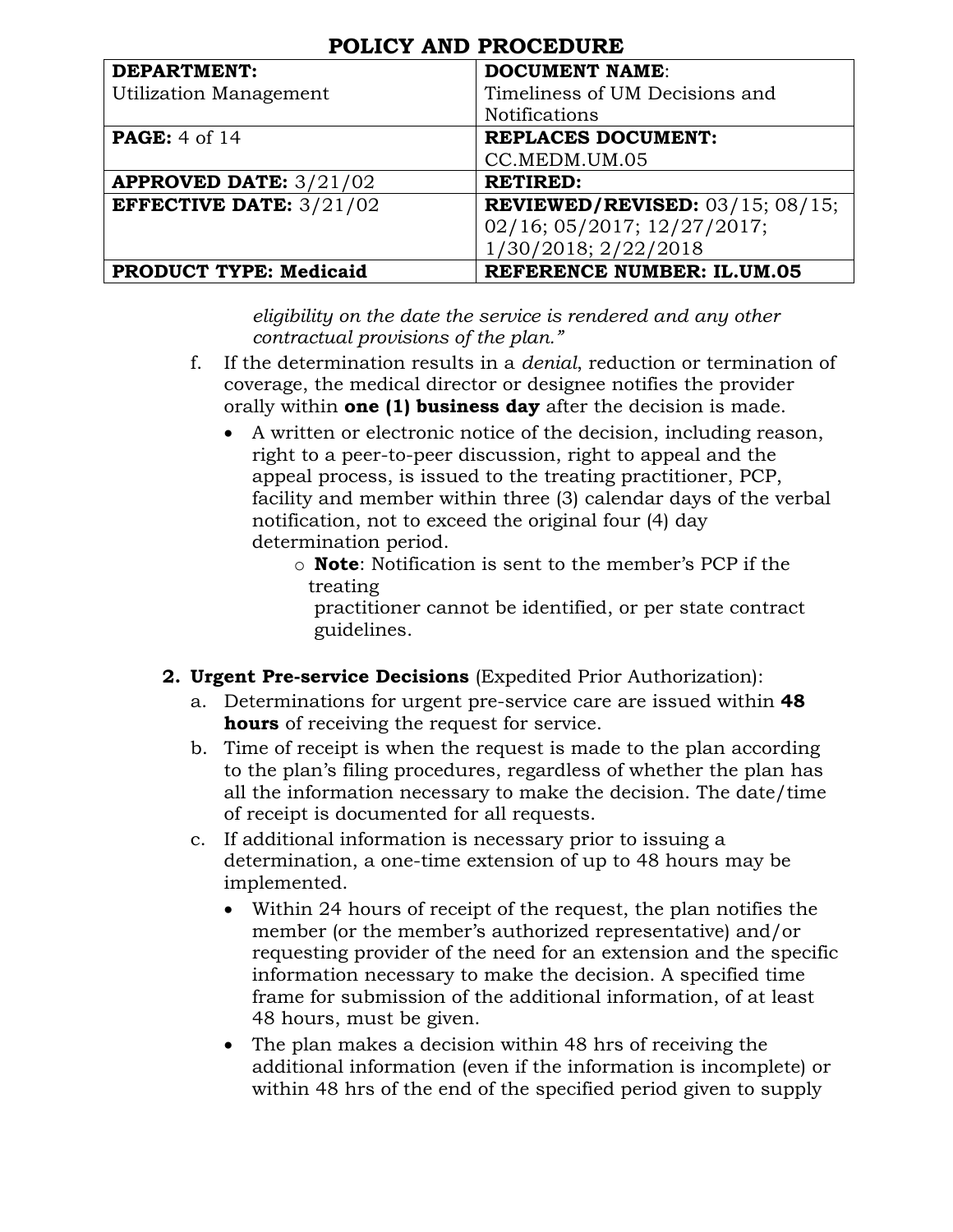| <b>DEPARTMENT:</b>              | <b>DOCUMENT NAME:</b>                 |
|---------------------------------|---------------------------------------|
| Utilization Management          | Timeliness of UM Decisions and        |
|                                 | <b>Notifications</b>                  |
| <b>PAGE:</b> 5 of 14            | <b>REPLACES DOCUMENT:</b>             |
|                                 | CC.MEDM.UM.05                         |
| <b>APPROVED DATE:</b> $3/21/02$ | <b>RETIRED:</b>                       |
| <b>EFFECTIVE DATE: 3/21/02</b>  | REVIEWED/REVISED: $03/15$ ; $08/15$ ; |
|                                 | 02/16; 05/2017; 12/27/2017;           |
|                                 | 1/30/2018; 2/22/2018                  |
| <b>PRODUCT TYPE: Medicaid</b>   | <b>REFERENCE NUMBER: IL.UM.05</b>     |

the additional information (even if no response is received), whichever is earlier.

- The plan may deny the request if all necessary information is not provided within this time-frame. The appeal process may be initiated at this time if desired.
	- o Reasonable attempts are made in all cases to obtain complete clinical information. Administrative denials for lack of clinical information are not issued for any requests where insufficient information has been received if at minimum, a diagnosis is included with the request. For denials due to insufficient clinical information, the decision is a medical necessity decision and the denial notice must describe the specific information needed to make the decision (e.g. lab values, current nursing notes, etc.).
- d. The medical director and/or case manager documents all relevant information related to the clinical decision in the clinical documentation system.
- e. If the request is *approved*, the case manager or designee notifies the requesting provider of the decision by telephone, fax, or email within **one (1) business day** after the decision is made, not to exceed the original 48 hour determination period or subsequent extension.
	- When notifying by telephone, the case manager documents the date and time of the notification in the clinical documentation system, as well as who was notified of the decision.
	- Members may also be notified of authorization approvals, as mandated by state contract requirement or business needs.
	- When verbally notifying a provider of an approval, staff will give the authorization number, authorization dates, number of units and must recite the "disclaimer".
	- Following is the "disclaimer": "*Authorization is not a guarantee of benefits or payment. Payment of benefits is subject to any subsequent review of medical information or records, patient's eligibility on the date the service is rendered and any other contractual provisions of the plan*."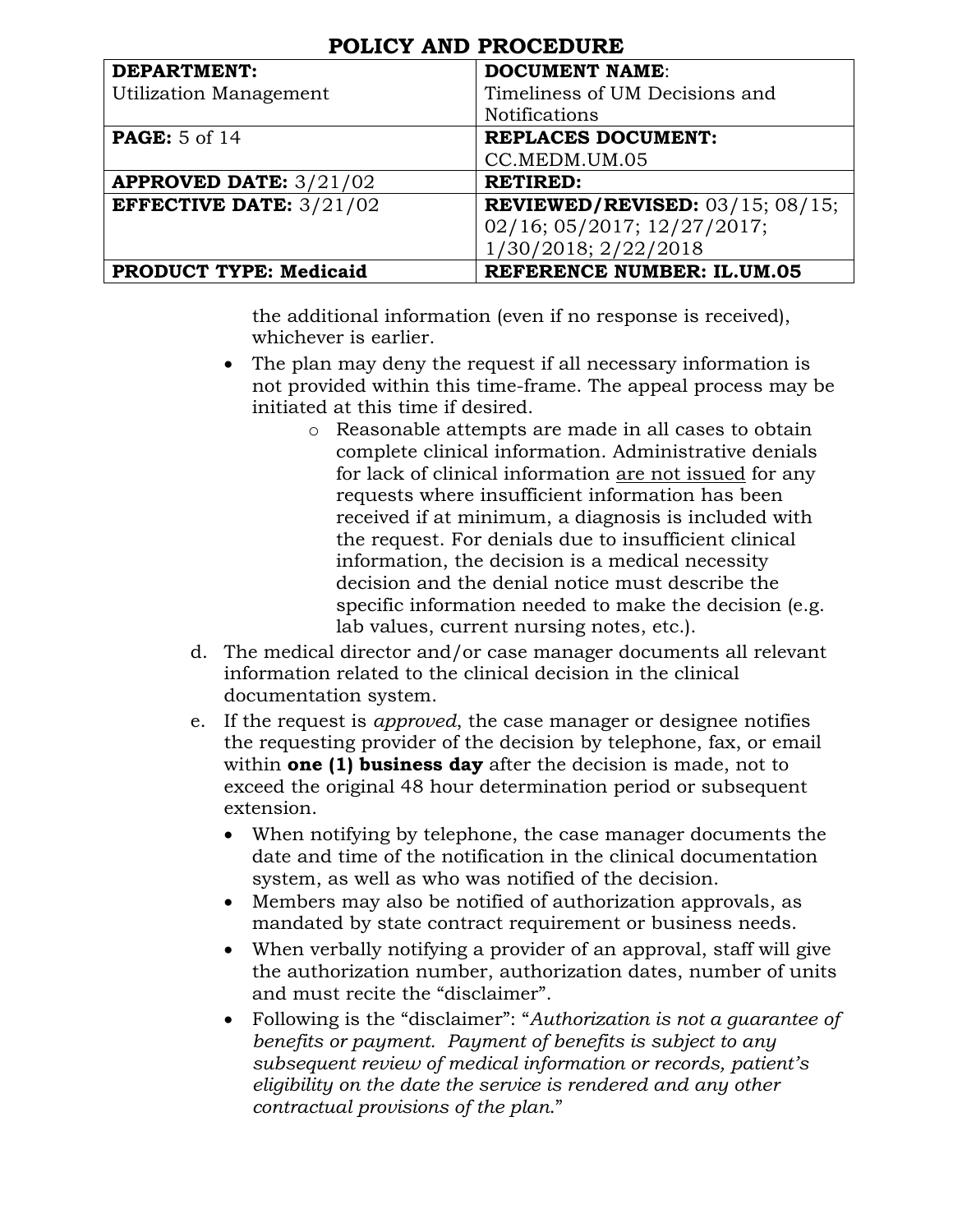| <b>DEPARTMENT:</b>               | <b>DOCUMENT NAME:</b>                        |
|----------------------------------|----------------------------------------------|
| Utilization Management           | Timeliness of UM Decisions and               |
|                                  | <b>Notifications</b>                         |
| <b>PAGE:</b> 6 of 14             | <b>REPLACES DOCUMENT:</b>                    |
|                                  | CC.MEDM.UM.05                                |
| <b>APPROVED DATE:</b> $3/21/02$  | <b>RETIRED:</b>                              |
| <b>EFFECTIVE DATE:</b> $3/21/02$ | <b>REVIEWED/REVISED:</b> $03/15$ ; $08/15$ ; |
|                                  | 02/16; 05/2017; 12/27/2017;                  |
|                                  | 1/30/2018; 2/22/2018                         |
| <b>PRODUCT TYPE: Medicaid</b>    | <b>REFERENCE NUMBER: IL.UM.05</b>            |

- f. If the determination results in a *denial*, reduction or termination of an urgent pre-service request, the medical director or designee will notify the provider orally within **one (1) business day** of the determination not to exceed the original 48 hour determination period or subsequent extension.
	- A written or electronic notice of the decision is issued within three (3) calendar days after the oral notification, to the treating practitioner, PCP, facility, and member (or as dictated by state requirements), including reason, right to a peer-to-peer discussion, right to appeal and the appeal process.
		- o **Note**: Notification is sent to the member's PCP if the treating physician cannot be identified, or per state contract guidelines.

#### **3. Urgent Concurrent** (Expedited Continued Stay):

- a. An urgent concurrent review is a request for services made while the member is in the process of receiving the care; typically associated with inpatient care or ongoing ambulatory care. Determinations for urgent concurrent continued stay review are issued within **24 hours** of receipt of the request for services.
- b. Time of receipt is when the request is made to the plan according to the plan's filing procedures, regardless of whether the plan has all the information necessary to make the decision. The date/time of receipt is documented for all requests. For concurrent care, the date/time of the ongoing review is documented.
- c. If the request to extend a course of ongoing ambulatory treatment beyond the period of time or number of treatments previously approved does not meet the definition of "urgent care", the request may be handled as a new request and be handled under the applicable time frame (i.e. pre-service or post-service request).
	- The plan considers the content of the request when determining if an outpatient concurrent request meets the definition of "urgent care", and determines whether applying non-urgent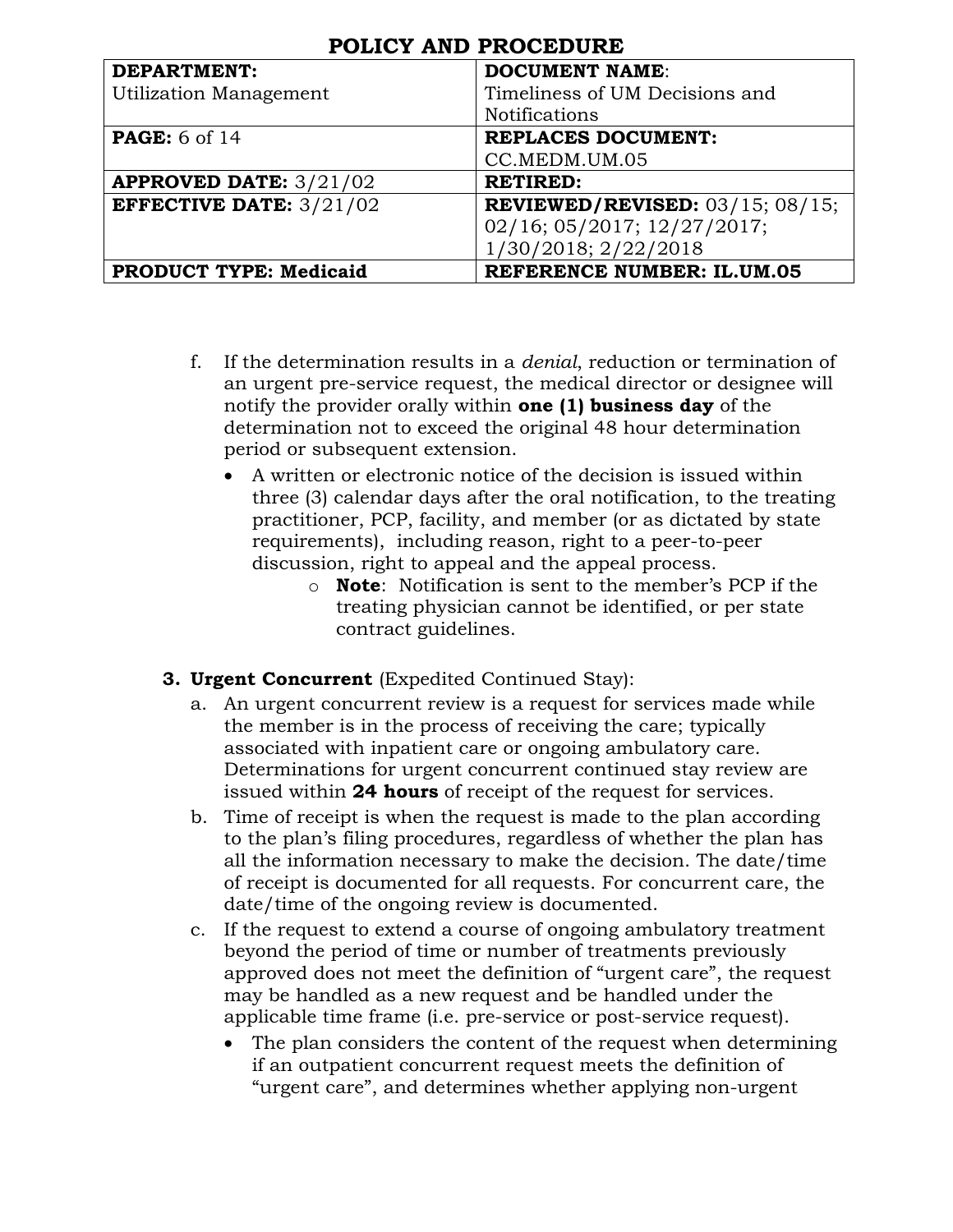| <b>DEPARTMENT:</b>               | <b>DOCUMENT NAME:</b>                 |
|----------------------------------|---------------------------------------|
| Utilization Management           | Timeliness of UM Decisions and        |
|                                  | <b>Notifications</b>                  |
| <b>PAGE:</b> 7 of 14             | <b>REPLACES DOCUMENT:</b>             |
|                                  | CC.MEDM.UM.05                         |
| <b>APPROVED DATE:</b> $3/21/02$  | <b>RETIRED:</b>                       |
| <b>EFFECTIVE DATE:</b> $3/21/02$ | REVIEWED/REVISED: $03/15$ ; $08/15$ ; |
|                                  | 02/16; 05/2017; 12/27/2017;           |
|                                  | 1/30/2018; 2/22/2018                  |
| <b>PRODUCT TYPE: Medicaid</b>    | <b>REFERENCE NUMBER: IL.UM.05</b>     |

time frames could lead to adverse health consequences for the member and/or cause an unnecessary disruption in care.

- d. The plan may extend the timeframe for making urgent concurrent decisions in the following situations:
	- If the request to extend urgent concurrent care is not made at least 24 hours prior to the expiration of the prescribed period of time or number of treatments, the plan may treat it as an urgent pre-service decision and make the decision within 48 hours.
	- If the request to approve additional days for urgent concurrent review is related to care *not previously approved by the plan* and the plan documents that it made at least one attempt and was unable to obtain needed clinical information within the initial 24 hours after the request for coverage of additional days, the plan has up to 48 hours to make the decision. The extension of up to 48 hours applies to the initial review only, not subsequent concurrent reviews.
		- o Reasonable attempts are made in all cases to obtain complete clinical information. Administrative denials for lack of clinical information are not issued for any requests where insufficient information has been received if at minimum, a diagnosis is included with the request. For denials due to insufficient clinical information, the decision is a medical necessity decision and the denial notice must describe the specific information needed to make the decision (e.g. lab values, current nursing notes, etc.).
- e. The medical director and/or case manager documents all relevant information related to the clinical decision in the clinical documentation system.
- f. If ongoing care is *approved*, the case manager or designee notifies the requesting provider of the decision by telephone, fax, or email within **24 hours** of the request*.* 
	- When notifying by telephone, the case manager documents the date and time of the notification, along with who was notified of the decision, in the clinical documentation system.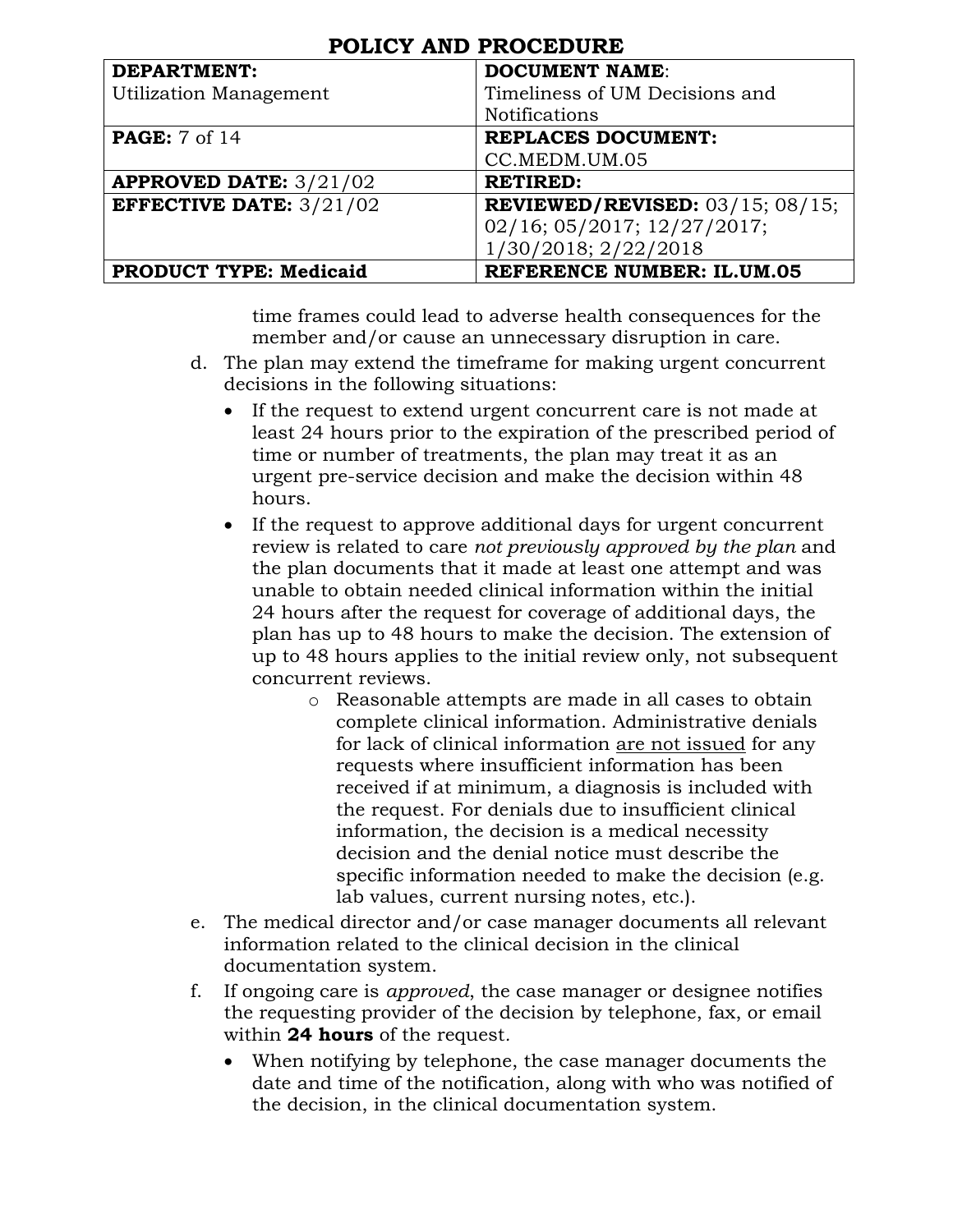| <b>DEPARTMENT:</b>               | <b>DOCUMENT NAME:</b>                 |
|----------------------------------|---------------------------------------|
| <b>Utilization Management</b>    | Timeliness of UM Decisions and        |
|                                  | <b>Notifications</b>                  |
| <b>PAGE:</b> 8 of 14             | <b>REPLACES DOCUMENT:</b>             |
|                                  | CC.MEDM.UM.05                         |
| <b>APPROVED DATE:</b> $3/21/02$  | <b>RETIRED:</b>                       |
| <b>EFFECTIVE DATE:</b> $3/21/02$ | REVIEWED/REVISED: $03/15$ ; $08/15$ ; |
|                                  | 02/16; 05/2017; 12/27/2017;           |
|                                  | 1/30/2018; 2/22/2018                  |
| <b>PRODUCT TYPE: Medicaid</b>    | <b>REFERENCE NUMBER: IL.UM.05</b>     |

- Members may also be notified of authorization approvals, as mandated by state contract requirement or business needs.
- When verbally notifying a provider of an approval, staff will give the authorization number, authorization dates, number of units and must recite the "disclaimer".
- Following is the "disclaimer": *"Authorization is not a guarantee of benefits or payment. Payment of benefits is subject to any subsequent review of medical information or records, patient's eligibility on the date the service is rendered and any other contractual provisions of the plan."*
- g. If the determination results in *denial*, reduction or termination of coverage, the medical director or designee notifies the provider orally within **24 hours** of the request.
	- A written or electronic notification is issued within **three (3) calendar days** of the oral notification, to the treating practitioner, PCP, facility and member (or as dictated by state requirements), including reason, right to appeal and the appeal process.
		- o **Note**: Notification is sent to the member's PCP if the treating physician cannot be identified, or per state contract guidelines.
- **4. Post-Service Decisions** (Retrospective Review):
	- a. The plan makes retrospective review decisions for services as outlined in *UM.05.01-Retrospective Review for Services Requiring Authorization* policy. Medical necessity post-service decisions and subsequent written member and provider notification occur no later than **30 calendar days** from receipt of the request.
	- b. If a determination cannot be made due to lack of necessary information, the case manager or designee makes at least two documented attempts to obtain the additional information within the original 30 calendar day timeframe. If there is no response or continued lack of necessary information, the member (or member's representative), requesting provider and attending practitioner are notified of the denial decision in writing within 30 calendar days of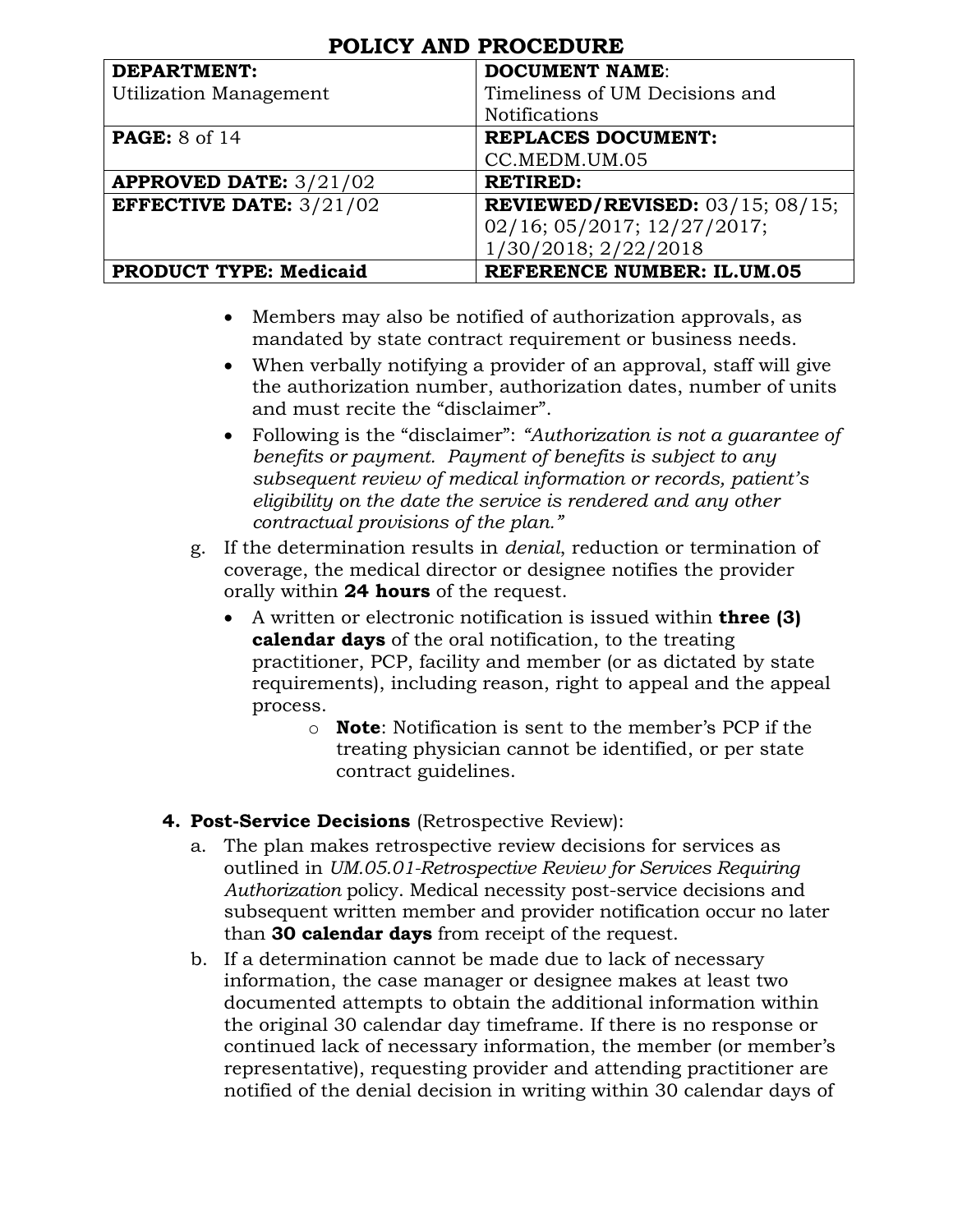| <b>POLICY AND PROCEDURE</b> |  |
|-----------------------------|--|
|-----------------------------|--|

| <b>DEPARTMENT:</b>               | <b>DOCUMENT NAME:</b>                 |
|----------------------------------|---------------------------------------|
| Utilization Management           | Timeliness of UM Decisions and        |
|                                  | <b>Notifications</b>                  |
| <b>PAGE:</b> 9 of 14             | <b>REPLACES DOCUMENT:</b>             |
|                                  | CC.MEDM.UM.05                         |
| <b>APPROVED DATE:</b> $3/21/02$  | <b>RETIRED:</b>                       |
| <b>EFFECTIVE DATE:</b> $3/21/02$ | REVIEWED/REVISED: $03/15$ ; $08/15$ ; |
|                                  | 02/16; 05/2017; 12/27/2017;           |
|                                  | 1/30/2018; 2/22/2018                  |
| <b>PRODUCT TYPE: Medicaid</b>    | <b>REFERENCE NUMBER: IL.UM.05</b>     |

the original post-service request. The appeal process may be initiated at this time if desired.

> Reasonable attempts are made in all cases to obtain complete clinical information. Administrative denials for lack of clinical information are not issued for any requests where insufficient information has been received if at minimum, a diagnosis is included with the request. For denials due to insufficient clinical information, the decision is a medical necessity decision and the denial notice must describe the specific information needed to make the decision (e.g. lab values, current nursing notes, etc.).

#### **5. Notice of Action for Previously Approved Services**

- a. When a service request for ongoing treatment(s) for a previously approved service request is received, the plan reviews medical necessity criteria for the continuation and extent of these ongoing services (e.g. Rehab Therapy Services).
- b. If the determination results in a termination, suspension, or reduction of a previously approved treatment request, the medical director or designee notifies the member and provider in accordance with the notification standards as stated herein, and issue a written or electronic notification notice at least ten (10) calendar days before the intended action.

#### **REFERENCES / ASSOCIATED PROCESSES:**

UM.05.01 - Retrospective Review for Services Requiring Authorization

UM.07 – Adverse Determination (Denial) Letters

UM.08 – Appeal of UM Decisions

UM.15 – Oversight of Delegated Utilization Management

CC.MP.50 – Outpatient Testing for Drugs of Abuse

CC.MP.89 – Genetic Testing

Current NCQA Health Plan Standards and Guidelines

Code of Federal Regulations – 42CFR 438.210 (d)(1), 438.404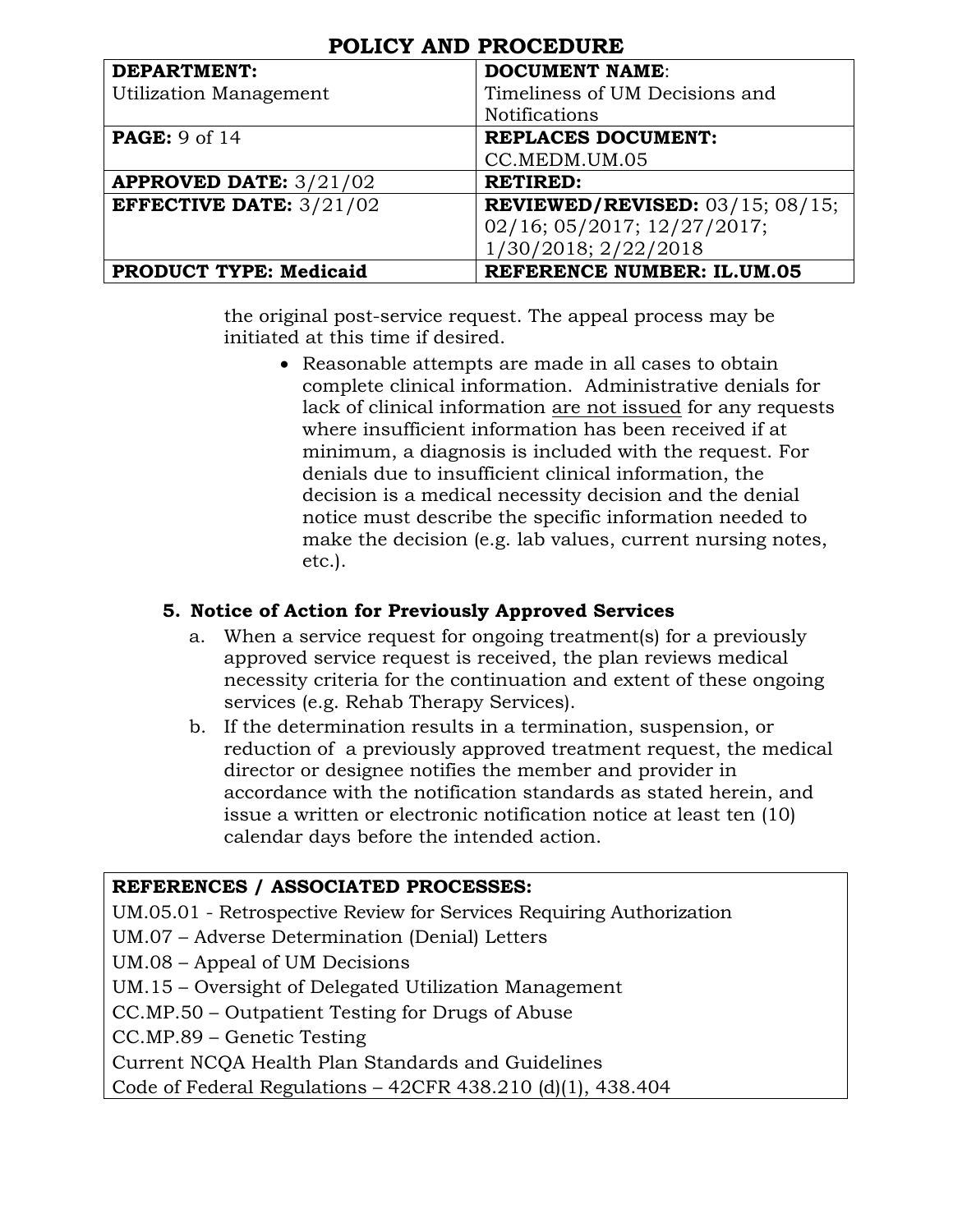| <b>DEPARTMENT:</b>               | <b>DOCUMENT NAME:</b>                 |
|----------------------------------|---------------------------------------|
| <b>Utilization Management</b>    | Timeliness of UM Decisions and        |
|                                  | <b>Notifications</b>                  |
| <b>PAGE:</b> 10 of 14            | <b>REPLACES DOCUMENT:</b>             |
|                                  | CC.MEDM.UM.05                         |
| <b>APPROVED DATE:</b> $3/21/02$  | <b>RETIRED:</b>                       |
| <b>EFFECTIVE DATE:</b> $3/21/02$ | REVIEWED/REVISED: $03/15$ ; $08/15$ ; |
|                                  | 02/16; 05/2017; 12/27/2017;           |
|                                  | 1/30/2018; 2/22/2018                  |
| <b>PRODUCT TYPE: Medicaid</b>    | <b>REFERENCE NUMBER: IL.UM.05</b>     |

HFS MCO Contract 2018-24-001

#### **ATTACHMENTS:** N/A

#### **DEFINITIONS:**

**24 hours**: NCQA considers 24 hours to be equivalent to 1 calendar day **48 hours:** NCQA considers 48 hours to be equivalent to 2 calendar days **Concurrent Review Decision:** any review for an extension of previously approved ongoing course of treatment over a period of time or number of treatments. If a request to extend a course of treatment beyond the period of time or number of treatments previously approved by the plan does not meet

the definition of urgent care, the request may be handled as a new request and decided within the time frame appropriate for the type of decision (i.e., preservice or post-service).

**Emergency Medical Condition:** A medical condition manifesting itself by acute symptoms of sufficient severity (including severe pain) that a prudent layperson, who possesses an average knowledge of health and medicine, could reasonably expect the absence of immediate medical attention to result in placing the health of the individual (or, with respect to a pregnant woman, the health of the woman or her unborn child) in serious jeopardy, serious impairments of bodily functions, or serious dysfunction of any bodily organ or part.

**Medical Necessity:** Covered services that are prescribed based on generally accepted medical practices in light of conditions at the time of treatment. Medically Necessary services are: appropriate and consistent with the diagnosis of the treating provider and the omission of such could adversely affect the member's medical condition; compatible with the standards of acceptable medical practice in the community; provided in a safe, appropriate, costeffective setting given the nature of the diagnosis and severity of the symptoms; not provided solely for the convenience of the member, the physician, or the facility providing the care; those for which there are no other effective and more conservative or substantially less costly treatment, service or setting available.

**Medical Necessity Determinations:** A decision on services that are, or that could be considered, covered benefits.

**Post-Stabilization Services:** Covered services related to an Emergency Medical Condition, provided after a Member is stabilized, in order to maintain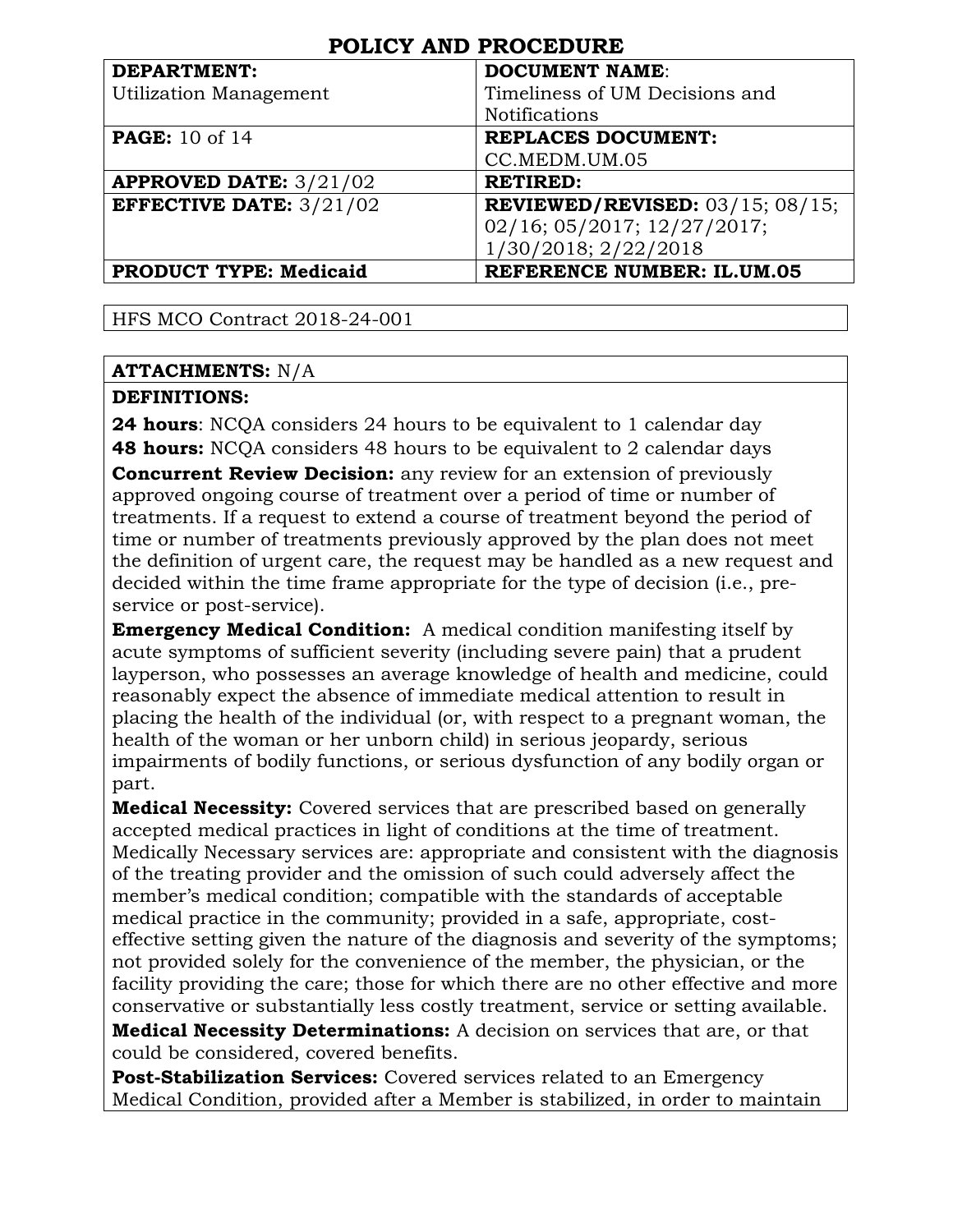| <b>DEPARTMENT:</b>               | <b>DOCUMENT NAME:</b>                 |
|----------------------------------|---------------------------------------|
| <b>Utilization Management</b>    | Timeliness of UM Decisions and        |
|                                  | <b>Notifications</b>                  |
| <b>PAGE:</b> 11 of 14            | <b>REPLACES DOCUMENT:</b>             |
|                                  | CC.MEDM.UM.05                         |
| <b>APPROVED DATE:</b> $3/21/02$  | <b>RETIRED:</b>                       |
| <b>EFFECTIVE DATE:</b> $3/21/02$ | REVIEWED/REVISED: $03/15$ ; $08/15$ ; |
|                                  | 02/16; 05/2017; 12/27/2017;           |
|                                  | 1/30/2018; 2/22/2018                  |
| <b>PRODUCT TYPE: Medicaid</b>    | <b>REFERENCE NUMBER: IL.UM.05</b>     |

the stabilized condition, or to improve or resolve the member's condition. **Post-service Decision:** any review of care or services that have already been received (e.g., retrospective review).

**Pre-service Decision:** any case or service that the plan must approve, in part or in whole, in advance of a member obtaining medical care or services. Preauthorization and pre-certification are pre-service decisions.

**Prior Authorization:** Authorization granted in advance of the rendering of a service after appropriate medical review. When related to an inpatient admission, this process may also be referred to as pre-certification.

**Retrospective Review:** the initial review for medical necessity of services delivered to a member, but for which authorization and/or timely plan notification was not obtained.

**Time of Receipt:** when the request is made to the plan in accordance with reasonable filing procedures, regardless of whether the organization has all the information necessary to make the decision at the time of the request. Time of receipt for urgent requests does not have to occur during normal business hrs.

**Urgent Care:** any request for care or treatment with respect to which the application of the time periods for making nonurgent care determinations:

- Could seriously jeopardize the life or health of the member or the member's ability to regain maximum function, based on a prudent layperson's judgment, or jeopardize safety of the member or others due to the member's psychological state, **or**
- In the opinion of a practitioner with knowledge of the member's medical or behavioral health condition, would subject the member to adverse health consequences without the care or treatment that is the subject of the request.

A request made while a member is in the process of receiving care is considered to be an urgent concurrent request if the care requested meets the definition of urgent, even if the plan did not previously approve the earlier care.

| <b>REVISION LOG</b>                                                               | <b>DATE</b> |
|-----------------------------------------------------------------------------------|-------------|
| Updated reference of NCQA for current year; Updated "1.e", "2.e" $\vert$ 05/21/14 |             |
| and "3.f" with appropriate approval and disclaimer info to give                   |             |
| providers for verbal notification; Updated Product type from All to               |             |
| Medicaid (HIM/Medicare have own policies).                                        |             |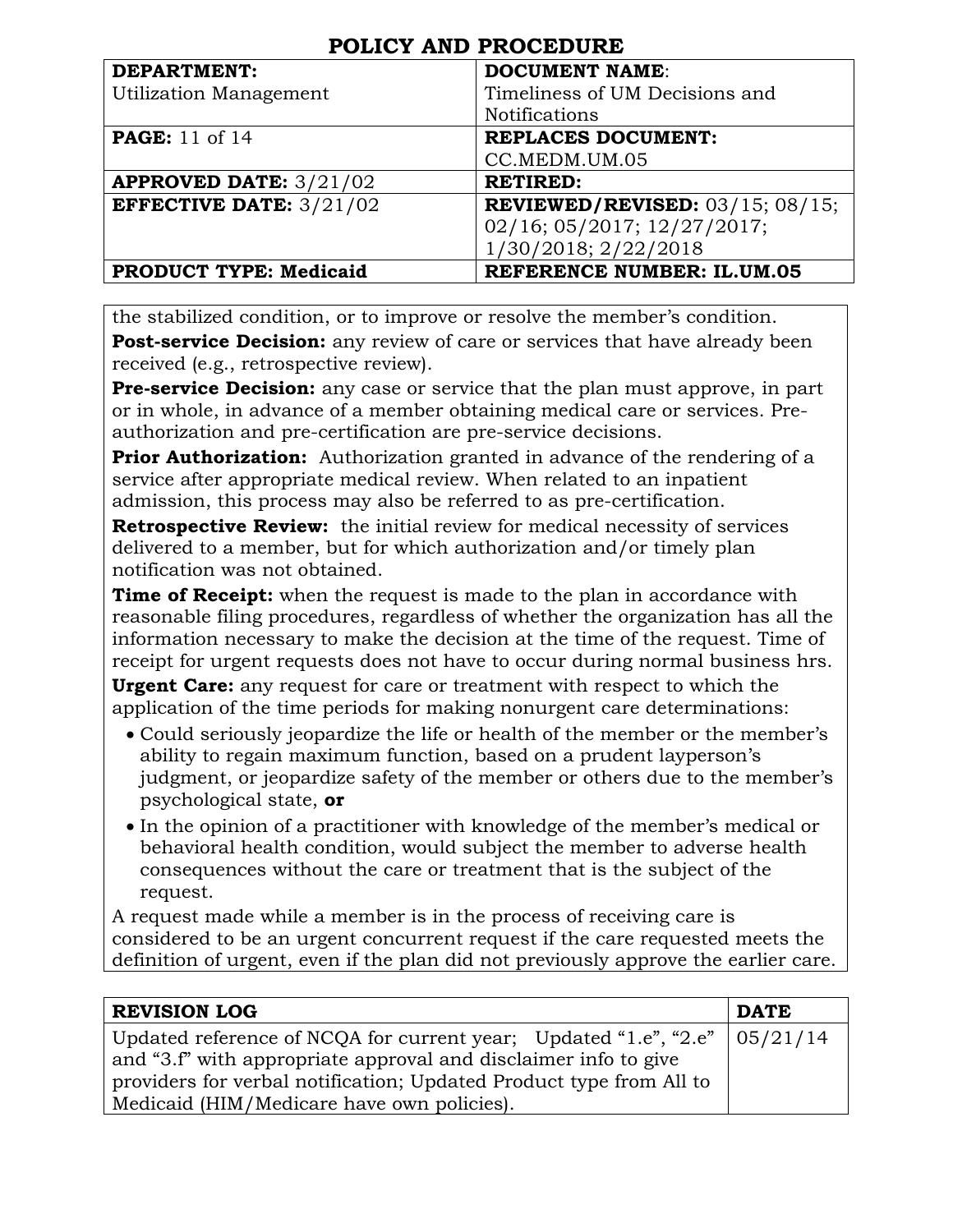| <b>DEPARTMENT:</b>               | <b>DOCUMENT NAME:</b>                        |
|----------------------------------|----------------------------------------------|
| <b>Utilization Management</b>    | Timeliness of UM Decisions and               |
|                                  | <b>Notifications</b>                         |
| <b>PAGE:</b> 12 of 14            | <b>REPLACES DOCUMENT:</b>                    |
|                                  | CC.MEDM.UM.05                                |
| <b>APPROVED DATE:</b> $3/21/02$  | <b>RETIRED:</b>                              |
| <b>EFFECTIVE DATE:</b> $3/21/02$ | <b>REVIEWED/REVISED:</b> $03/15$ ; $08/15$ ; |
|                                  | 02/16; 05/2017; 12/27/2017;                  |
|                                  | 1/30/2018; 2/22/2018                         |
| <b>PRODUCT TYPE: Medicaid</b>    | <b>REFERENCE NUMBER: IL.UM.05</b>            |

| Removed revision history prior to 2010; Updated NCQA for 2015;<br>Updated approver titles; Added "business" days to describe first<br>bullet under "A.", "five (5) business days"; Added "or per contract<br>requirements" under first bullet under "A."; Added "calendar" to<br>"5.b.", "(10) calendar days"; Added "calendar" to description for<br>"B.2.a.", "B.2.c.", "B.2.e.", "B.2.f.", "B.3.a, d, f and g." Added<br>second bullet to "B.3.g."; Removed "Organization determination"<br>from Definitions as it applies only to Medicare.                                                                                                                                                                                                                                                                                                                                                                                                                                                                                                                                                                                                                                                                                                                                                                                                                                                                                            | 09/16/14 |
|--------------------------------------------------------------------------------------------------------------------------------------------------------------------------------------------------------------------------------------------------------------------------------------------------------------------------------------------------------------------------------------------------------------------------------------------------------------------------------------------------------------------------------------------------------------------------------------------------------------------------------------------------------------------------------------------------------------------------------------------------------------------------------------------------------------------------------------------------------------------------------------------------------------------------------------------------------------------------------------------------------------------------------------------------------------------------------------------------------------------------------------------------------------------------------------------------------------------------------------------------------------------------------------------------------------------------------------------------------------------------------------------------------------------------------------------|----------|
| Removed revision history prior to 2012; Added "Requests for prior<br>authorization involving genetic testing or outpatient testing for<br>drugs of abuse will be accepted up to five (5) business days after<br>specimen collection. (See CP.MP.89 – Genetic Testing and<br>CP.MP.50 Outpatient Testing for Drugs of Abuse." under "A.";<br>Added CP.MP.89 and CP.MP.50 to reference section; Updated<br>approver titles.                                                                                                                                                                                                                                                                                                                                                                                                                                                                                                                                                                                                                                                                                                                                                                                                                                                                                                                                                                                                                  | 03/12/15 |
| Added "Timeframes apply to all UM decisions, whether the request<br>is based on benefits or medical necessity. Review by an<br>appropriate practitioner (as outlined in the CC.UM.04 Appropriate<br>UM Professionals policy) is not required for requests for medical<br>services that are specifically excluded from the member's benefit<br>plan, or exceed the limitations or restrictions outlined in the<br>benefit plan." under "Policy" section; Removed "of receipt of<br>request" from "B.1.c"; Added "the specific information that is<br>needed" under bullet under "B.1.c"; Added "Reasonable attempts<br>are made in all cases to obtain complete clinical information. For<br>requests based on medical necessity, a diagnosis alone is<br>considered sufficient clinical information to make a decision.<br>Administrative denials for lack of clinical information are not<br>issued for any requests where insufficient information has been<br>received if at minimum, a diagnosis is included with the request."<br>under "B.1.d", "2.c", and "3.d"; Added "Members may also be<br>notified of authorization approvals as mandated by state contract<br>requirement or business needs" under "2.e"; Added "Note:<br>Notification is sent to the member's PCP if the treating physician<br>cannot be identified, or per state contract guidelines." under<br>"B.1.f" and "B.2.f"; Added "The extension of up to 72 hours | 3/31/15  |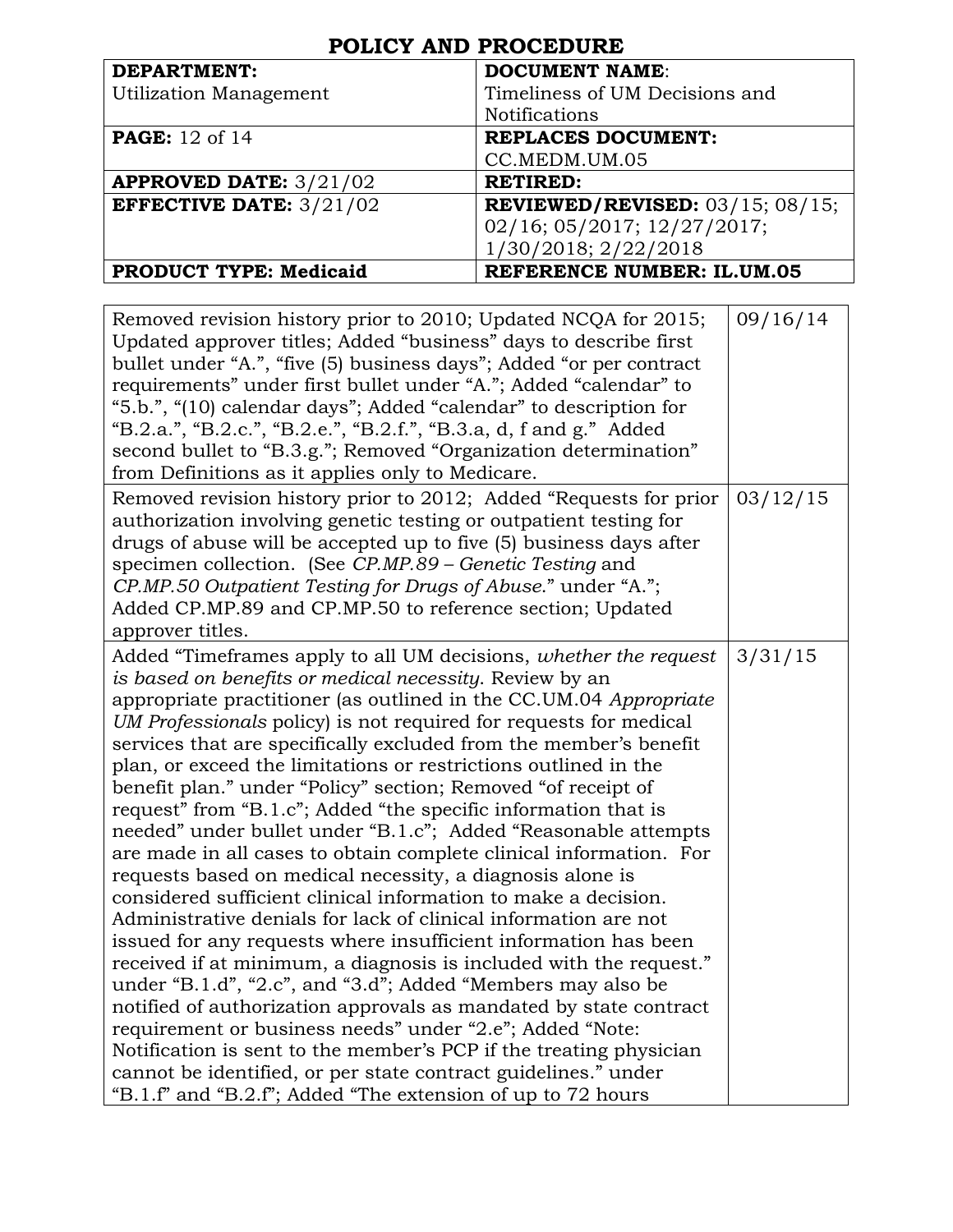| <b>DEPARTMENT:</b>               | <b>DOCUMENT NAME:</b>                        |
|----------------------------------|----------------------------------------------|
| <b>Utilization Management</b>    | Timeliness of UM Decisions and               |
|                                  | <b>Notifications</b>                         |
| <b>PAGE:</b> 13 of 14            | <b>REPLACES DOCUMENT:</b>                    |
|                                  | CC.MEDM.UM.05                                |
| <b>APPROVED DATE:</b> $3/21/02$  | <b>RETIRED:</b>                              |
| <b>EFFECTIVE DATE:</b> $3/21/02$ | <b>REVIEWED/REVISED:</b> $03/15$ ; $08/15$ ; |
|                                  | 02/16; 05/2017; 12/27/2017;                  |
|                                  | 1/30/2018; 2/22/2018                         |
| <b>PRODUCT TYPE: Medicaid</b>    | <b>REFERENCE NUMBER: IL.UM.05</b>            |

| applies to the initial review only, not subsequent concurrent<br>reviews." under "3.d"; Updated approver titles.                                                                                                                                                                                                                                                                                                                                                                                                                                              |         |
|---------------------------------------------------------------------------------------------------------------------------------------------------------------------------------------------------------------------------------------------------------------------------------------------------------------------------------------------------------------------------------------------------------------------------------------------------------------------------------------------------------------------------------------------------------------|---------|
| Annual review; changed the term "physician" to "practitioner"<br>throughout; added clarifying detail under "Policy": "and whether<br>they are approvals or denials"; removed from bullet B1c<br>"Notification must be in writing and include the reason for the<br>delay and members right to expedited grievance if they disagree<br>with the extension"-notification does not have to be in writing per<br>NCQA. Member grievance rights are more inclusive than stated.<br>Incorporated NCQA definitions for 24 hrs. and 72 hrs. in<br>definition section. | 08/2015 |